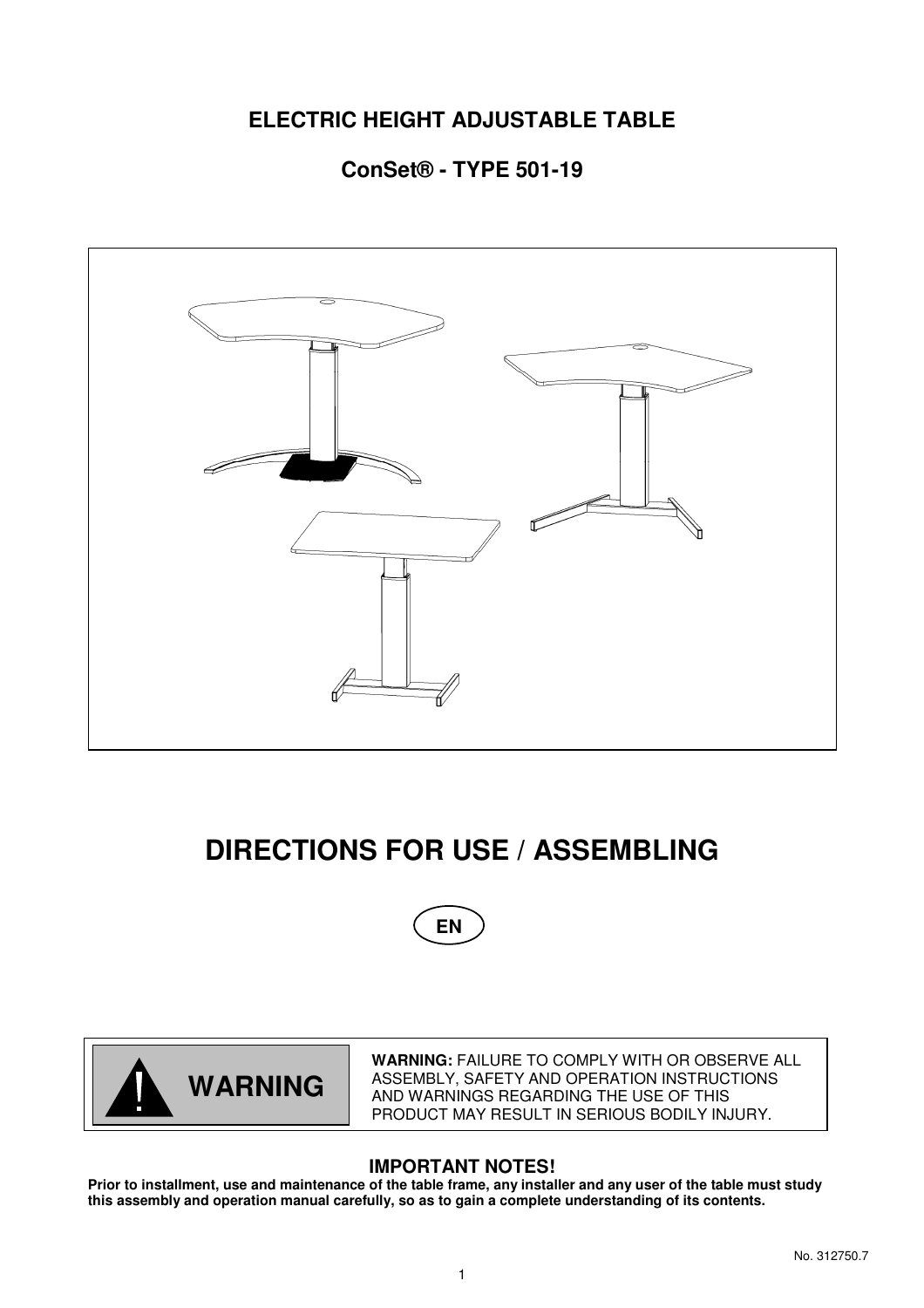#### **TABLE OF CONTENT**

- 1. SAFETY AND WARNINGS
- 2. USAGE
- 3. SET UP AND INSTALLATION
- 4. OPERATION
- 5. MAINTENANCE AND DEFECTS
- 6. TECHNICAL DATA
- 7. PARTS
- 8. ASSEMBLY DIRECTIONS
- 9. DECLARATION OF CONFORMITY

#### **1. SAFETY AND WARNINGS**

- This table complies with the prescribed safety regulations. Inappropriate use may cause damage to persons and table.
- Please read the operation manual prior to start using the table. It provides you with important information about safety, use, installation and maintenance of the table, and thus protecting you and your children and avoiding damage on the table.
- Please guard this operation manual and pass it on to any future owner!

#### **2. USAGE**

- The electromotive, height-adjustable tables are designed for workstations in dry work environments only. The table height is infinitely adjustable, so that it can be set to the most ergonomically suitable working level.
- They have not been designed for other purposes than those included in this manual, e.g. they are not to be used in areas of high humidity or dampness, nor for lifting people. Any other use is at one's own risk!
- **Do not crawl, lie or move around under the table frame, and do not sit or stand on the table frame.**
- **CHILDREN should only use the table when supervised by adults.**
- **Liability:** The manufacturer accepts under no circumstances warranty claims or liability claims for damages arising from improper use or handling of the table frame other than that described in this operation manual.

#### **3. SET UP AND INSTALLATION**

When the table has been assembled (see assembly instructions chapter 8) the adjustable feet are installed so that the table is level and does not shift. Then the table is connected to the 110-230 VAC outlet and the table is ready for use.

- Make sure that no cables can get jammed.
- Place the table in a safe distance from window frames, radiators, furniture etc. so that people do not get stuck.
- Do not place any objects above 55 cm underneath the table.
- When moving the table after it has been assembled, the tabletop needs to be removed. The table CANNOT be lifted by the tabletop.

#### **4. OPERATION**



Push button

**UP/DOWN operation:** Push button and UP or DOWN button must be pressed SIMULTANEOUSLY.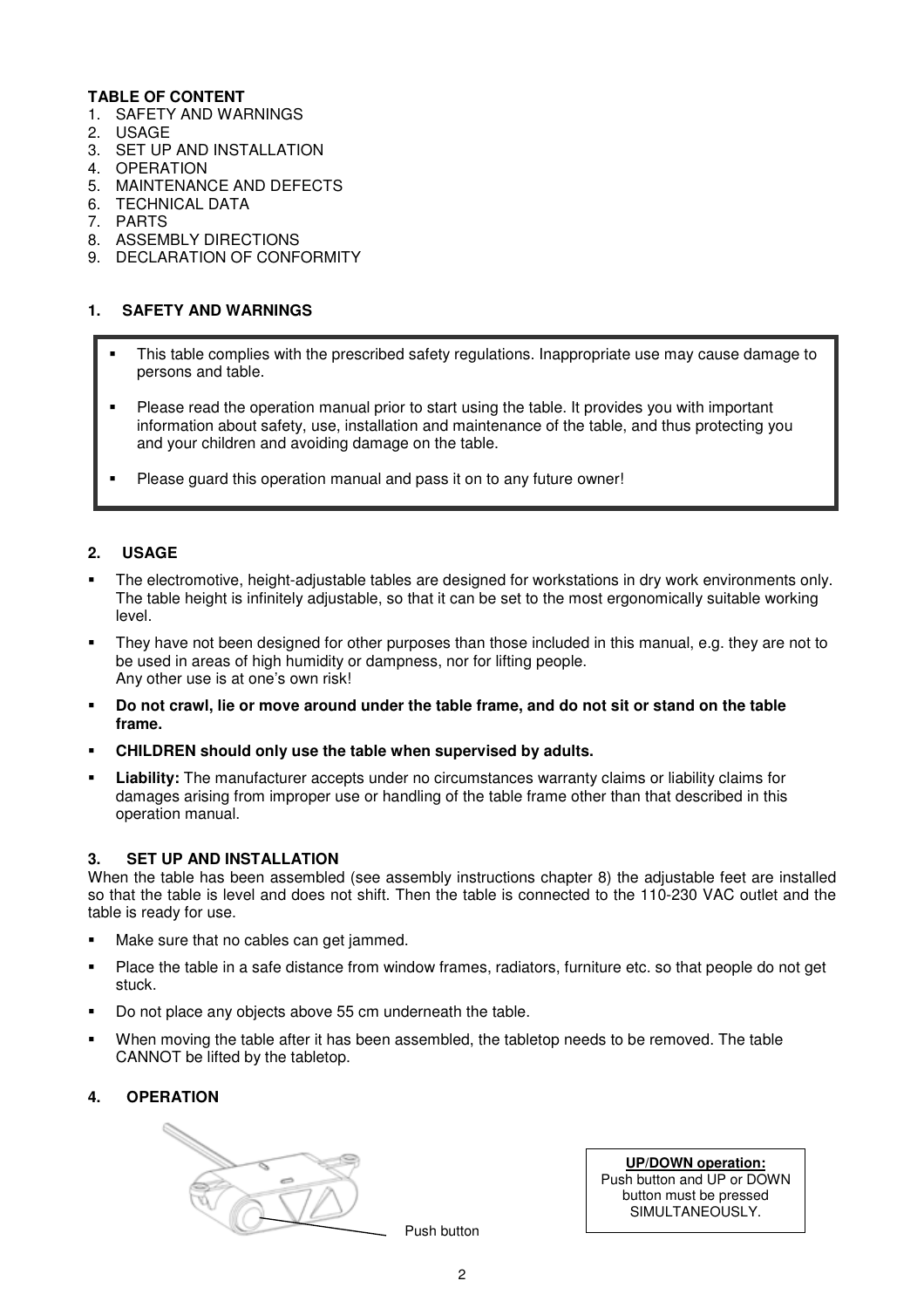#### **5. MAINTENANCE AND DEFECTS**

- The table does not require any maintenance by usage as described in chapter 2 in the directions for use.
- The table is only to be maintained with a wrung cloth.
- In the event of the occurrence of jarring sounds during operation, STOP using the table and please contact the dealer.

### **6. TECHNICAL DATA**

| Frame, materials and weights:                       | Steel, silver - Weight metal frame $\sim$ 30 kg |
|-----------------------------------------------------|-------------------------------------------------|
| W                                                   | 60-160 cm                                       |
| D                                                   | 50-100 cm                                       |
| н                                                   | $68 - 120$ cm                                   |
| V (speed)                                           | $\sim$ 28 mm/sek.                               |
| laaaal<br>$F_{\text{MAX}}$ = Max. Load on tabletop: | 120 kg                                          |
| Operation:                                          | Rocker switches                                 |
| Voltage:                                            | 220-230 VAC / 50Hz or 110-100 VAC / 60Hz        |
| <b>Stanby consumption:</b>                          | $< 0.15$ Watt                                   |





**7. PARTS** (containing 2a, 2b or 2c and 3a or 3b, assembly is similar on all)



**g)** x 4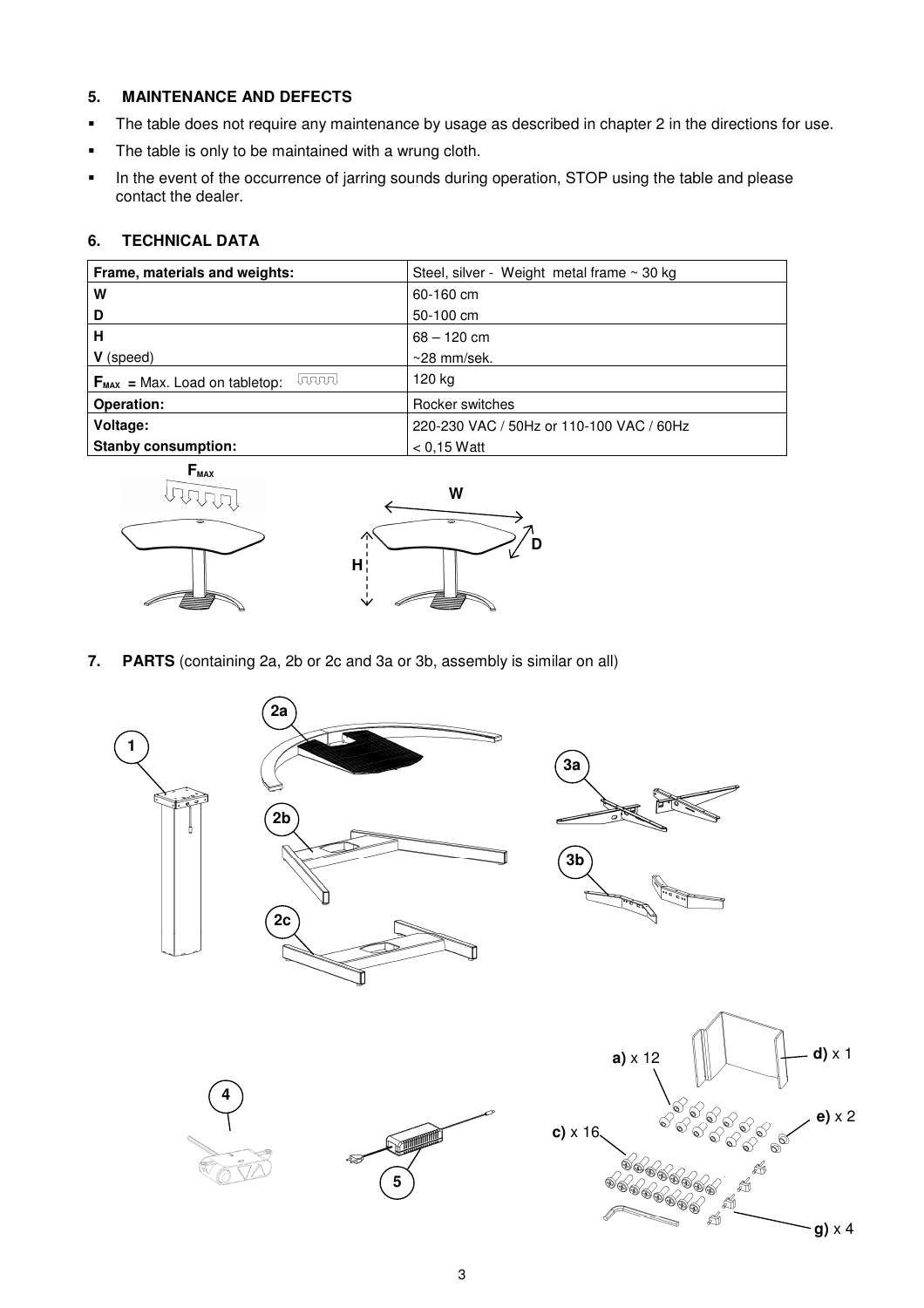#### **ASSEMBLY DIRECTIONS** 8.









3





continued....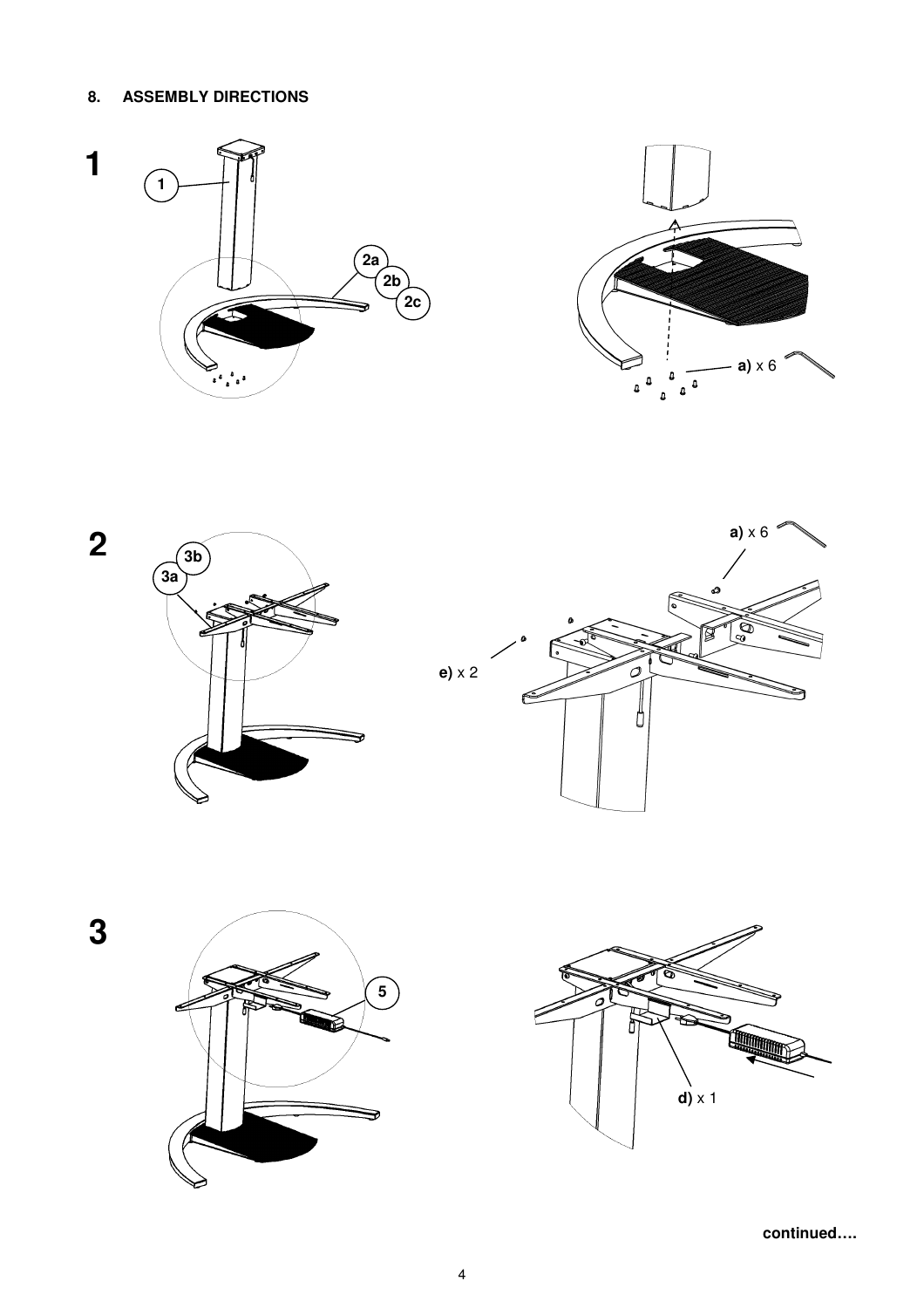



**UP/DOWN operation:** Push button and UP or DOWN button must be pressed SIMULTANEOUSLY.

The table is now assembled. Follow the directions for use in CHAPTER 2.

5